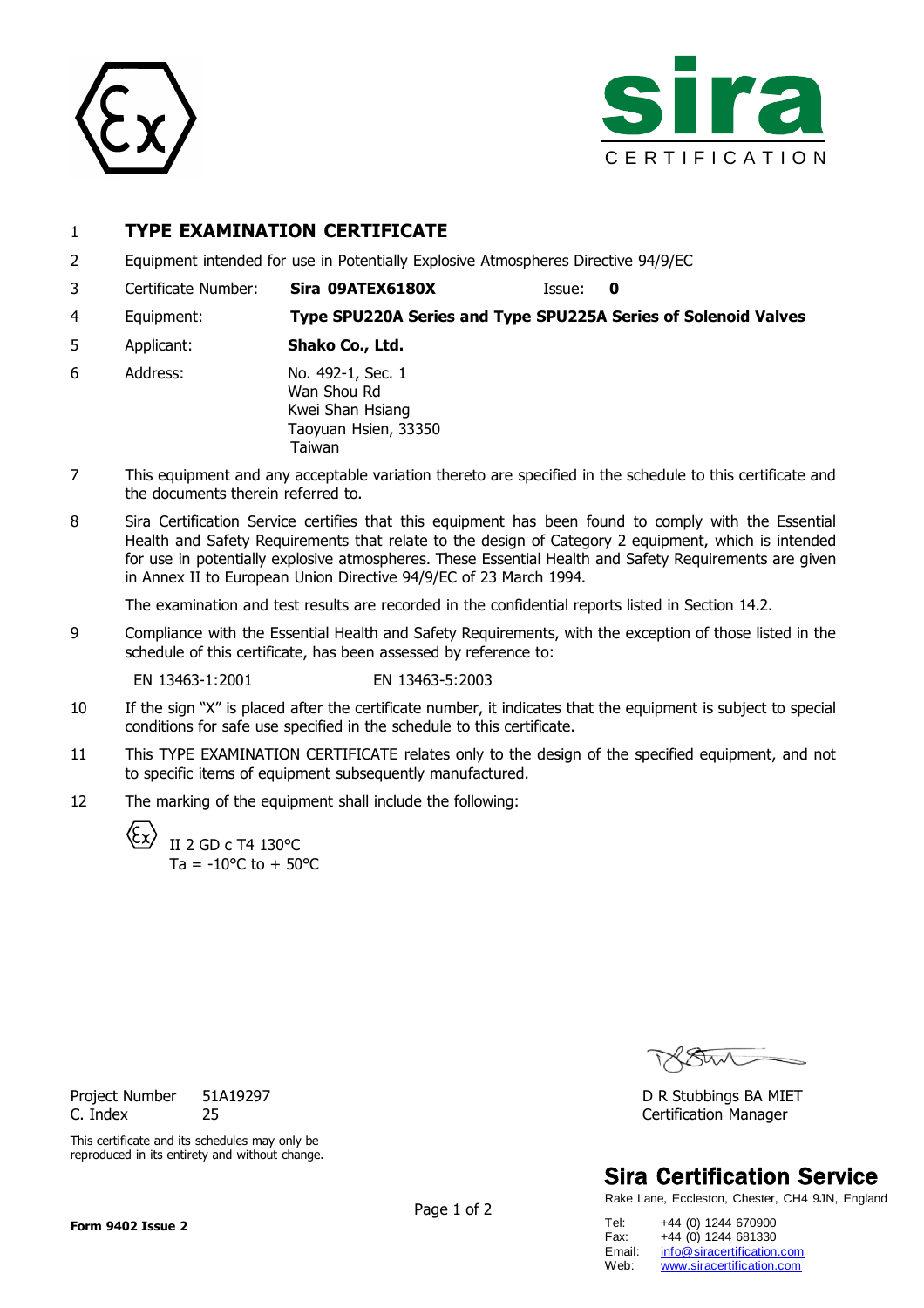



### **SCHEDULE**

## **TYPE EXAMINATION CERTIFICATE Sira 09ATEX6180X**

**Issue 0**

#### 13 **DESCRIPTION OF EQUIPMENT**

The Type SPU220A Series and Type SPU225A Series Solenoid Valves comprise a solenoid, a diaphragm assembly and a stainless steel valve body. Operation of the solenoid results in a corresponding movement of the diaphragm, which in turn causes the valve body to open and allow the passage of the associated process fluid, through the valve.

The solenoid is separately certified under certificate PTB 03 ATEX 2086 X.

The equipment is rated at up to 240 V, 9.2 W, a.c., and up to 24 V, 10.1 W d.c. The maximum associated process fluid pressure is 15 kgf/cm<sup>2</sup> and the maximum process fluid temperature is 80°C.

#### 14 **DESCRIPTIVE DOCUMENTS**

#### 14.1 **Drawings**

Refer to Certificate Annexe.

#### 14.2 **Associated Sira Reports and Certificate History**

| <i><b>Issue</b></i> | <b>Date</b>  | <b>Report number</b> | <b>Comment</b>                        |
|---------------------|--------------|----------------------|---------------------------------------|
|                     | 18 June 2009 | R51A19297A           | The release of the prime certificate. |

#### 15 **SPECIAL CONDITIONS FOR SAFE USE**

- 15.1 The user must ensure compliance with the Special Conditions For Safe Use which are associated with the solenoid certificate PTB 03 ATEX 2086 X.
- 15.2 The maximum permitted process fluid temperature is 80°C.

#### 16 **ESSENTIAL HEALTH AND SAFETY REQUIREMENTS (EHSRs)**

The relevant EHSRs that are not addressed by the standards listed in this certificate have been identified and individually assessed reports listed in Section 14.2.

### 17 **CONDITIONS OF CERTIFICATION**

- 17.1 The use of this certificate is subject to the Regulations Applicable to Holders of Sira Certificates.
- 17.2 Holders of Type Examination Certificates are required to comply with the production control requirements defined in Article 8 of directive 94/9/EC.
- 17.3 Each unit must be subjected to a routine hydrostatic test at 1.5 times the maximum working pressure.

This certificate and its schedules may only be reproduced in its entirety and without change.

## **Sira Certification Service**

Rake Lane, Eccleston, Chester, CH4 9JN, England

| Tel:   | +44 (0) 1244 670900        |
|--------|----------------------------|
| Fax:   | +44 (0) 1244 681330        |
| Email: | info@siracertification.com |
| Web:   | www.siracertification.com  |